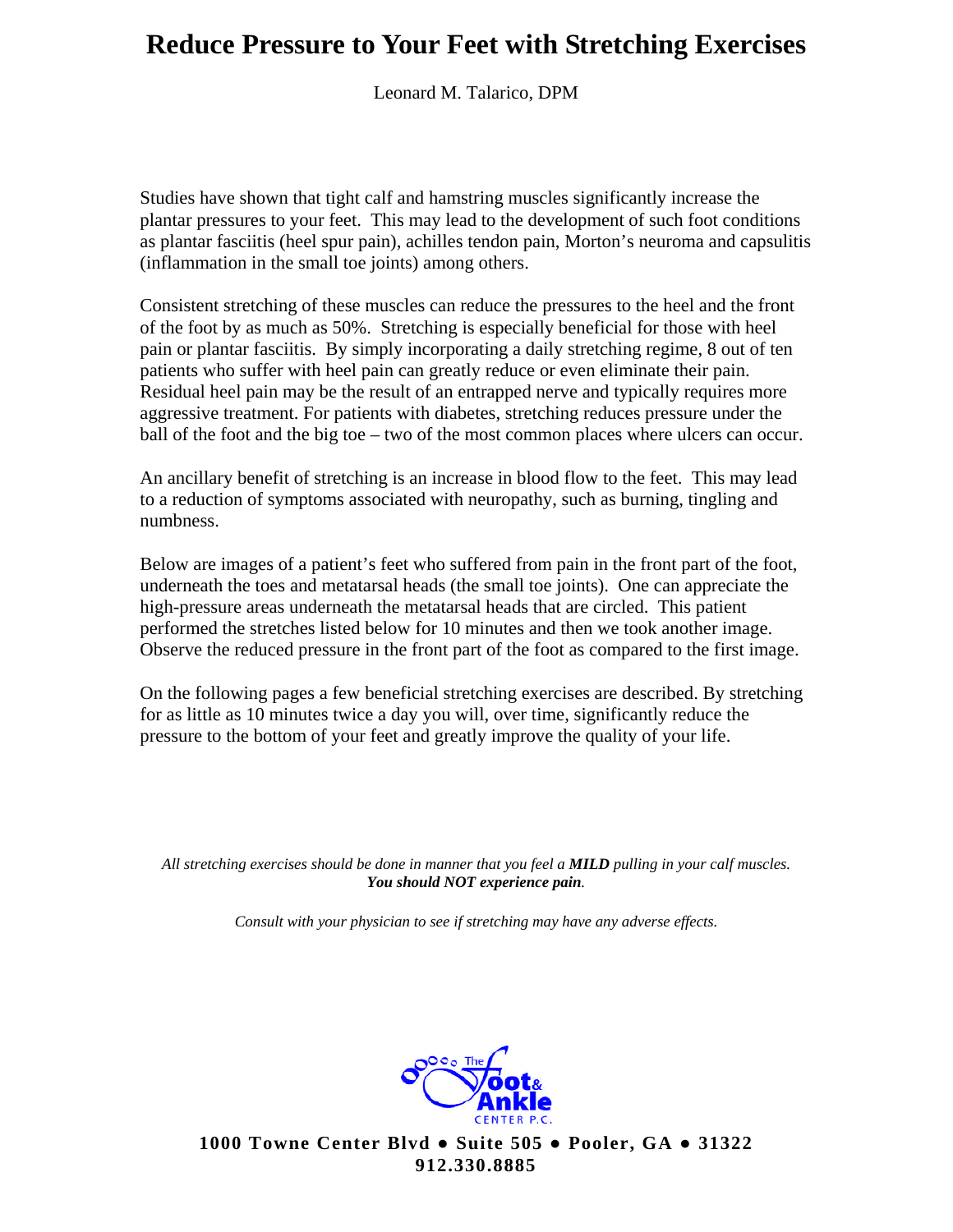Leonard M. Talarico, DPM

#### **Before Stretching**

This foot impression was taken before stretching. Notice increased pressures under all metatarsal heads and the contracted toes with pressure on the tips. When our calf muscles are tight, they pull the heel bone upwards, tightening the tendons across the bottom and the top of the foot. This causes the heel and the ball to hit the ground much harder due to less elasticity.



#### **After Stretching**

This is an impression of the same foot after 10 minutes of stretching. Notice the reduction of pressures underneath the metatarsal heads and the toes are no longer contracted. This gives greater balance and a stronger foot. In essence, when the calves are stretched, the feet have a greater ability to act as a shock absorber.



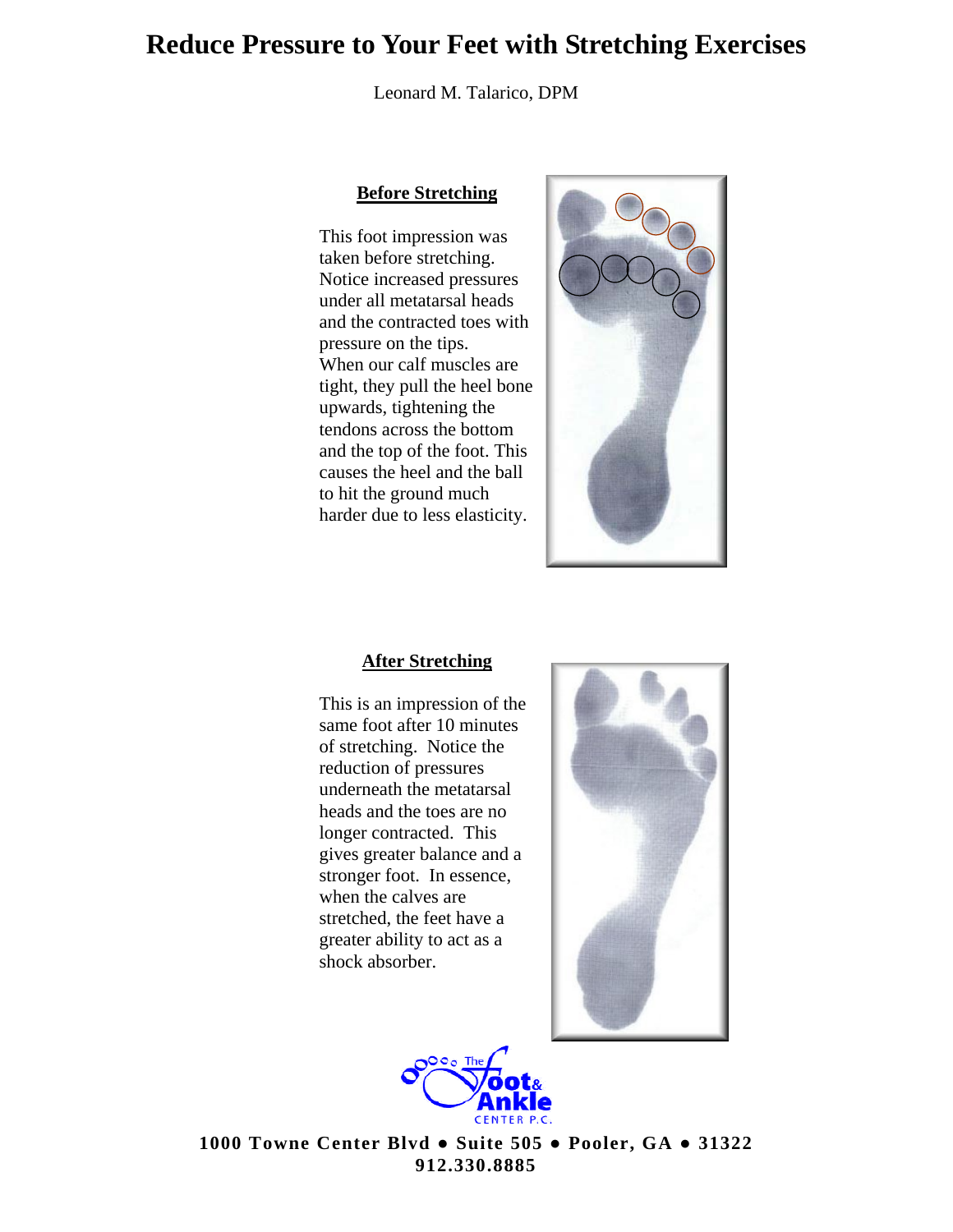Leonard M. Talarico, DPM

## **1. Calf Stretch (Gastrocnemius Muscle)**



- Lean against a wall for support and to assist with stretching.
- Bend one knee and bring is toward the wall, while keeping the back leg straight
- During stretching, make sure both heels remain in contact with the ground
- Keep the toes of the back foot pointed toward the wall and maintain your body in a straight line (buttocks do not move or sag in toward the wall).

### **DO NOT BOUNCE**

Hold position for 10 seconds and repeat 7 to 10 times

## **2. Soleus and Posterior Tibialis Muscle Stretch**



- Lean against a wall for support and to assist with stretching
- Position yourself as above:
	- o *then gradually bend both knees toward the wall until you feel a mild pull in the back of your legs*
- Remember to keep your heels in contact with the ground and keep the toes pointing forward.

### **DO NOT BOUNCE**

Hold position for 10 seconds and repeat 7 to 10 times